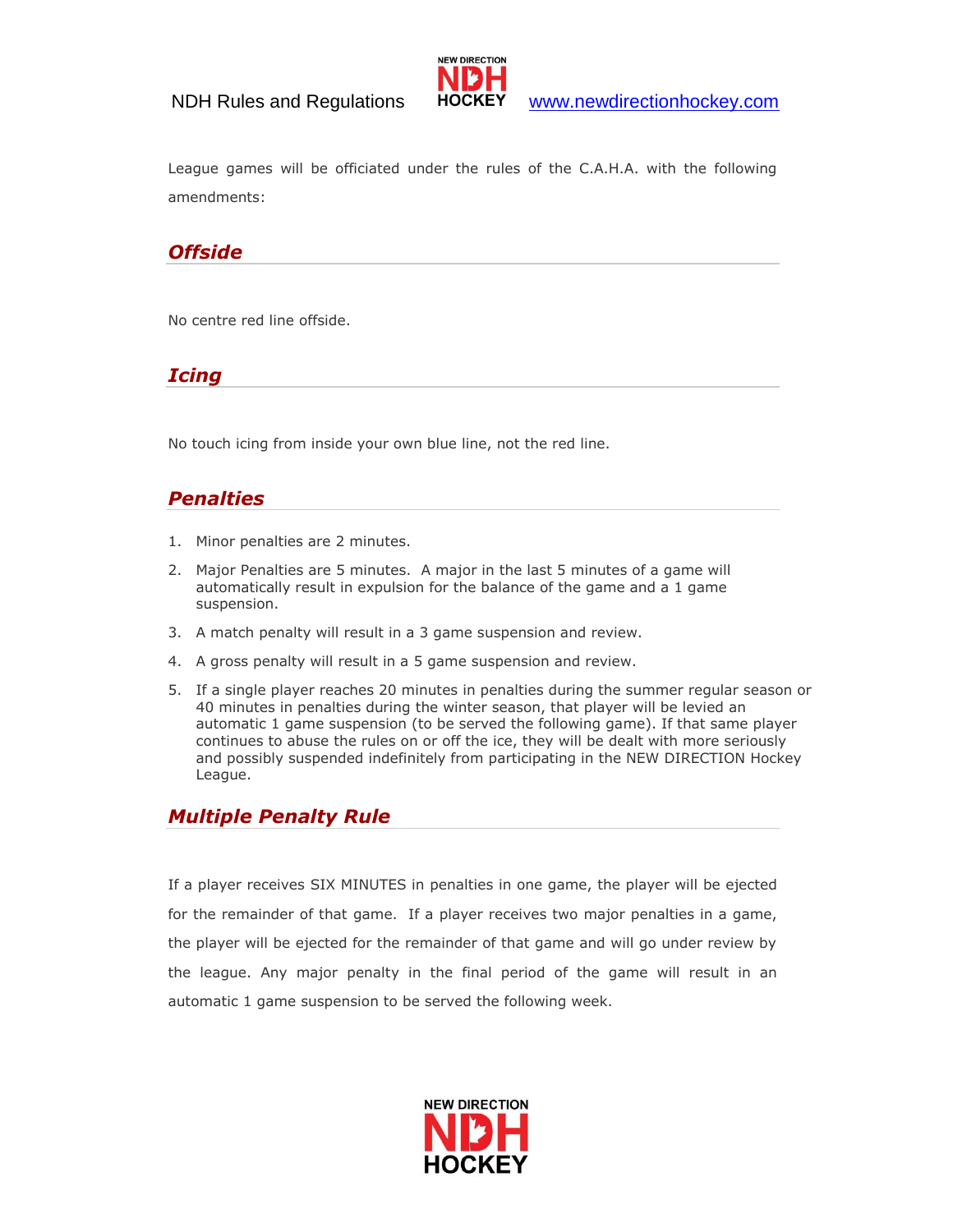

# *Fighting*

Fighting will not be tolerated. Once your gloves hit the ice, you are out for the balance of the game (EVEN IF YOU DO NOT THROW A PUNCH – THIS SHOWS INTENT AND IS NOT TOLERATED). If a player is deemed to be the obvious aggressor in a fighting major, a season expulsion will be levied with no refund. If a player has no recourse during a fight, but to defend himself from injury by fighting back with the aggressor as an alternative to skating away, this will result in a minimum 1 game suspension.

## *Checking from behind*

Checking and/or crosschecking from behind will not be tolerated. Checking from behind is seen as a deliberate attempt to injure and will result in a major penalty and ejection. The League may also assess a suspension, pending a review. The League views checking from behind as a cowardly, dangerous assault and will make every effort to rid the League of this practice including expelling repeat offenders from the League without a refund.

# *Stick Penalties*

High-sticking, cross-checking and slashing will result in a double minor penalty, which will count as two (2) penalties toward the Multiple-Penalty Rule. However, a major penalty can be issued if the referee feels it is warranted.

#### *Crease Rule*

To protect the goalie, players will be cautioned not to stand in, or skate through, the crease. Failure to obey a referee's warning will result in a face-off outside the blue line. If the player continues to obstruct the goaltender, he will be levied a minor penalty.

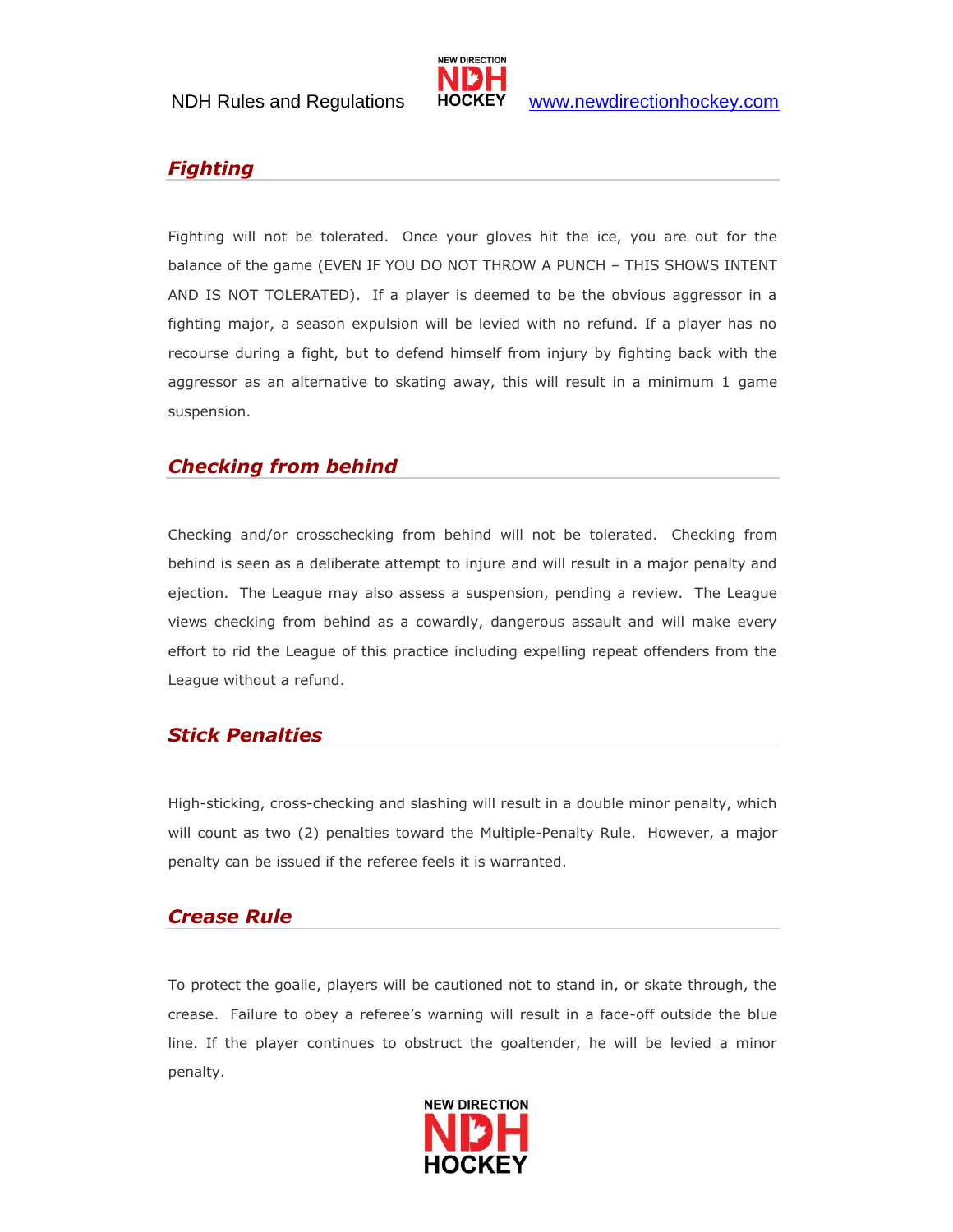

# *Abuse of Officials*

Abuse of Officials will not be tolerated. Continuous abusive language directed at a referee, convenor, timekeeper, or any other league or facility official will result in a misconduct penalty and/or suspension.

# *Players Serving Suspensions*

- 1. Players serving Suspensions are not permitted to stand behind their team bench for the duration of the suspension.
- 2. If a suspended player is dressed and attempts to play illegally, the game will be halted until the suspended player leaves the game and the Team Captain will also be penalized with a one game suspension.

# *Regular Season Eligibility & Substitutions*

All players must sign a game sheet and be dressed in a numbered team jersey. Substitute players must identify themselves prior to the start of the game, fill out a registration form and be approved by the convenor before the game starts. Players who do not comply will be asked to leave the ice. Players must play in at least 25% of a team's regular season games in order to be eligible for the playoffs. Regular season game attendance will be determined by comparing rosters on the ice to signed game sheets. Remember, it's Just a Game, So Have Fun and Best of Luck to Everyone!

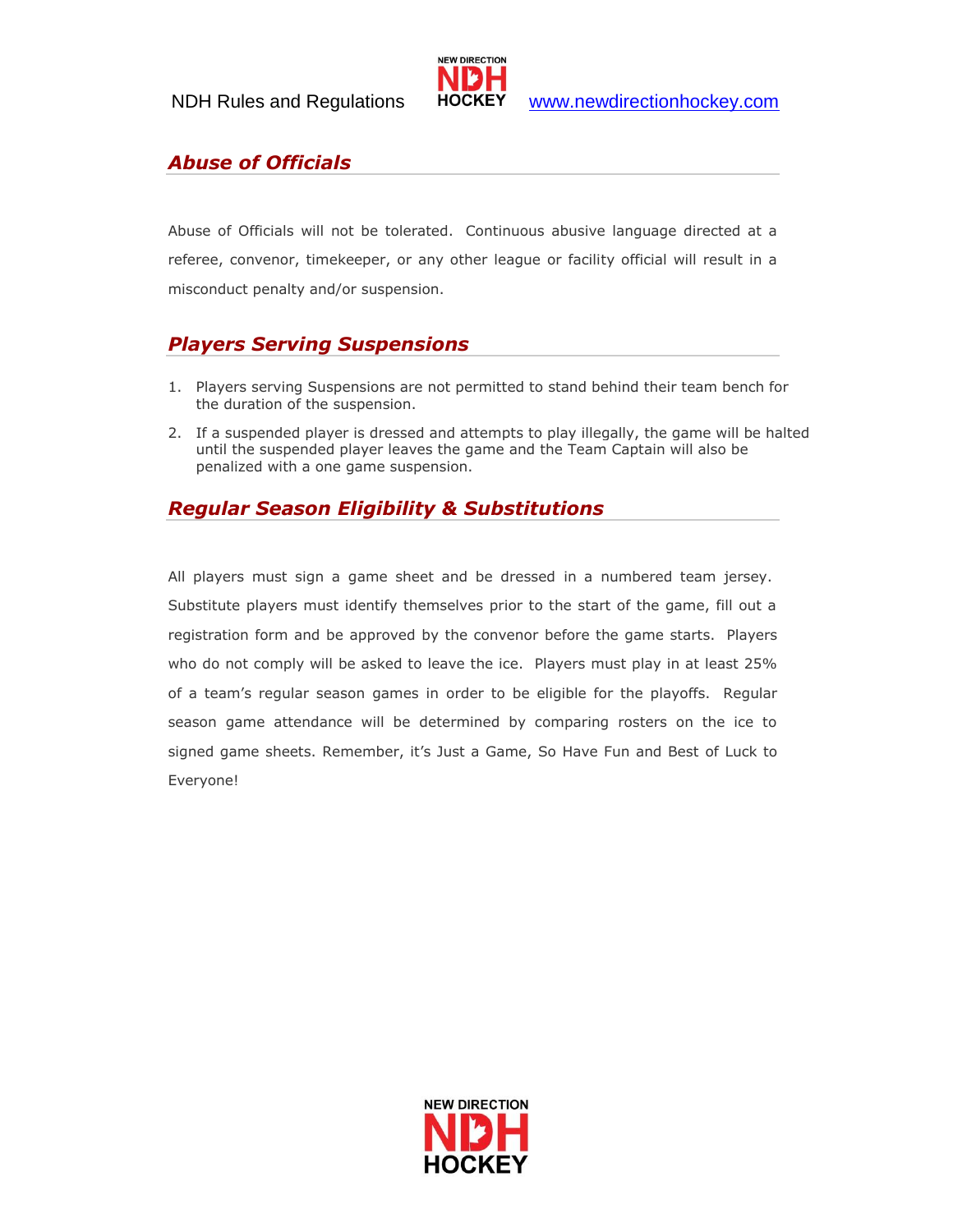

NDH Rules and Regulations HOCKEY [www.newdirectionhockey.com](http://www.newdirectionhockey.com/)

General League Information

#### *Dressing Rooms*

Dressing rooms must be vacated within 30 minutes of the end of your game to allow staff to clean up for the next team. Co-operation in this regard is important and is appreciated by fellow players. Using the "third period rule" is an effective way to manage this requirement (i.e. when the third period starts in the game after yours, you have overstayed your welcome). Please vacate and allow the other team to enter and dress for their game. NDH has ZERO TOLERANCE with regards to any player that is found to have brought alcoholic beverages, Vaping **OR CHEWING TOBACCO** into the building. A TEAM SUSPENSION WILL BE LEVIED WITH NO REFUND. DON'T TEST ME ON THIS ONE!!

## *Ice Resurfacing*

Teams must stay off the ice during flooding. Players are not to step on the ice until the Zamboni has left the ice and the double rink gates are closed. Violation of this safely rule will result in a bench minor at the start of the game.

#### *Head and Face Protection*

CSA-approved helmets are mandatory. Visors/cages are not mandatory. However, since the League does not provide medical or dental insurance, we strongly advise all players to wear a proper visor/cage for facial protection.

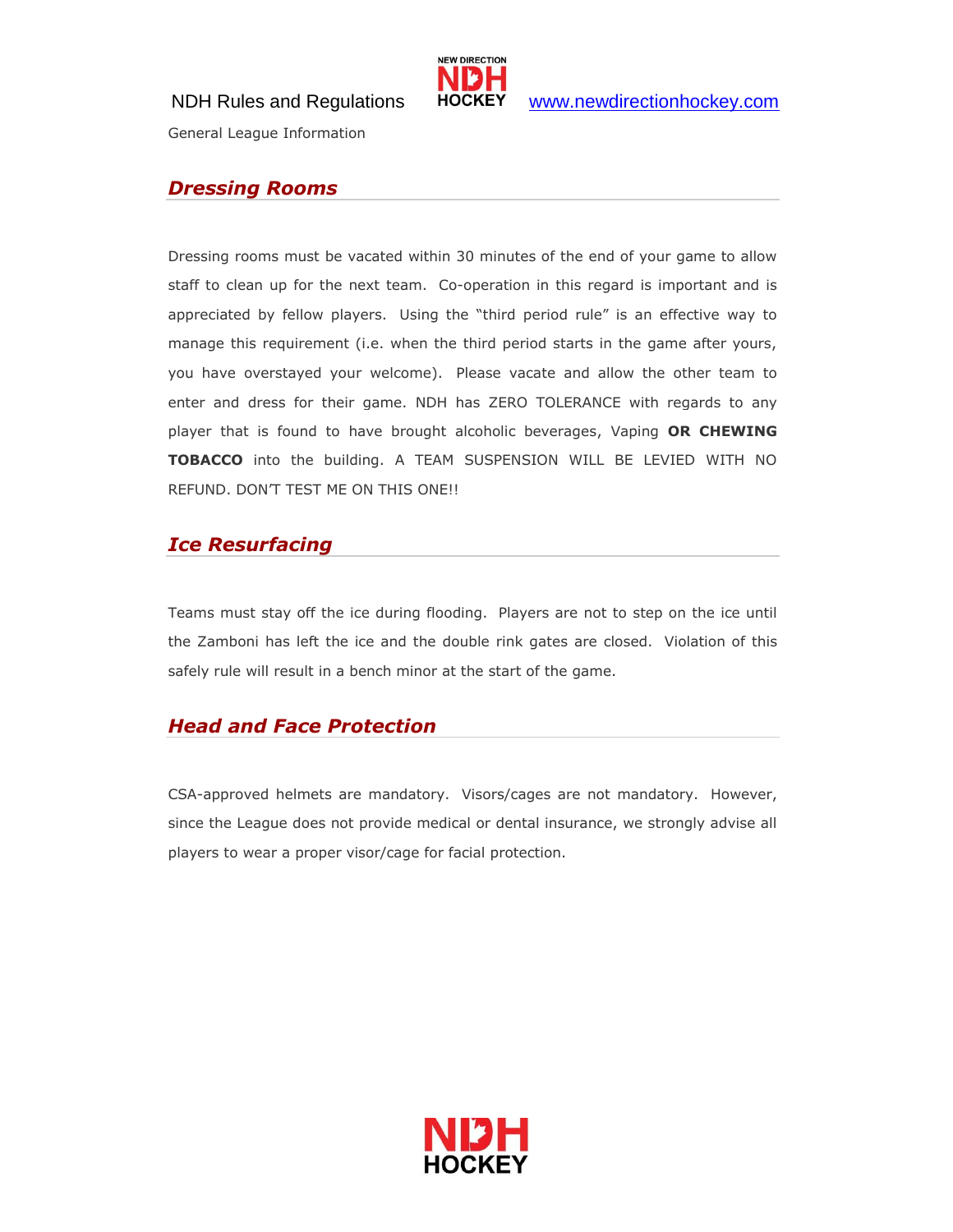

# *League Jerseys*

Jerseys provided by the League remain the property of the individual entry participant as part of his/her registration. However, please wash jerseys inside out in COLD water with mild detergent and hang to dry. DO NOT place in dryer. This will extend the life of the jersey significantly.

#### *Stats and Awards*

Team standings will be posted on the **www.newdirectionhockey.com** website. Awards will be presented at the end of the season for: playoff champions and we will also recognize the least penalized team across the entire league.

## *Abuse of Facilities*

Players found to have abused any of the facilities (glass, boards, dressing rooms, washrooms, etc.) will be held personally and financially responsible for reimbursing the arena owner for all damages incurred. Failure to reimburse the facility promptly will result in a team suspension until payment is made in full.

#### *Goalkeeper Substitutions*

Replacement goalies are allowed at any time. If your goalie is unable to attend, the goalie or Team Captain should contact the League and they will assist you in obtaining a goaltender for your game. If you do not have a dressed goaltender by the start of the 2nd period of the game, that team will default the game to their opponents. The remainder of the hour can be taken up with shinny hockey by the two remaining teams. The refereeing staff is not obligated to stay on the ice.